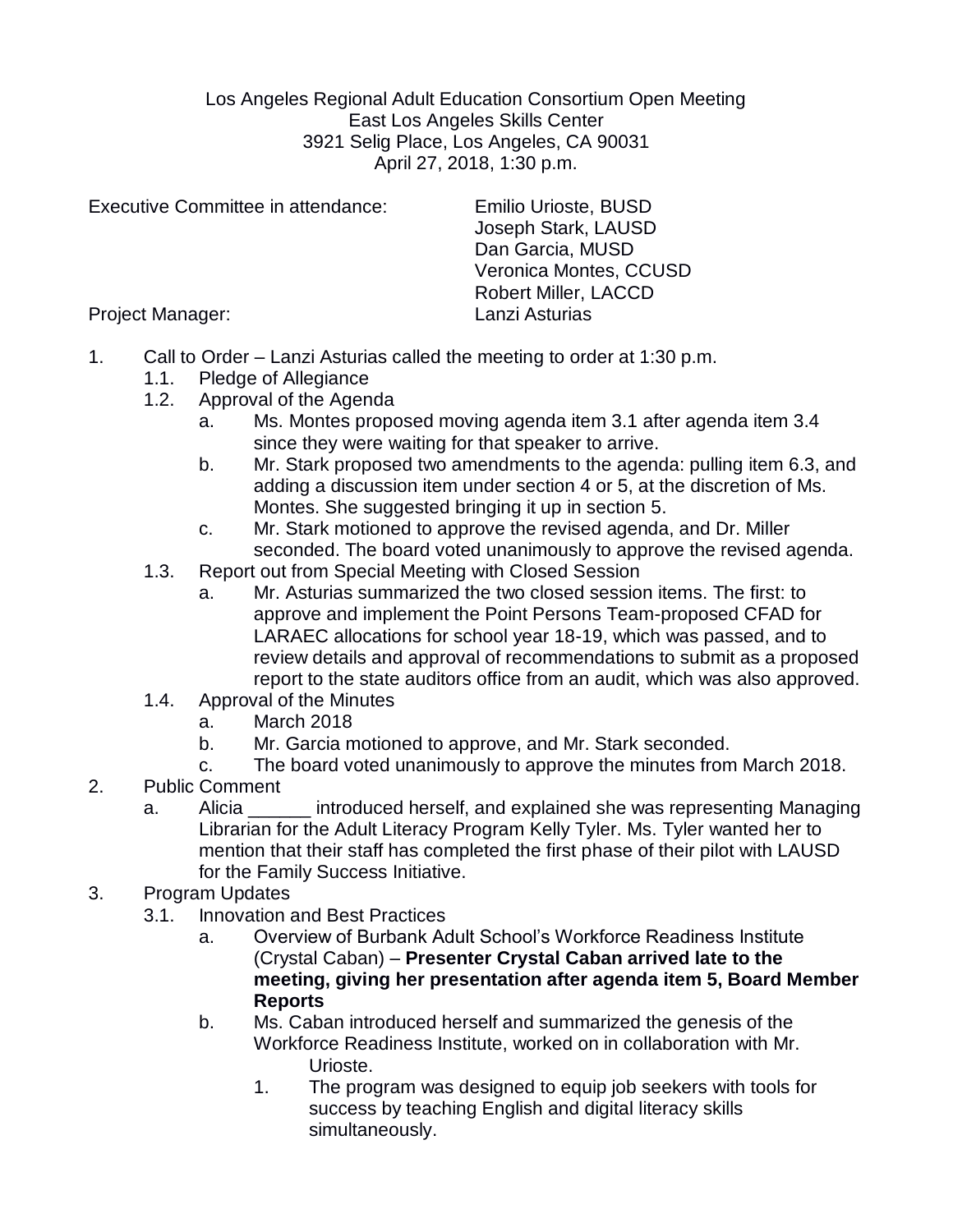- 2. The curriculum is dual-program: one paper-based, used in context of homework, reading, and research from WorkWise. In class, they are completely online and use exclusively computers, learning to create a Gmail account and access Google services.
- 3. The curriculum utilizes websites and services that can be accessed on mobile devices for students without computers.
- 4. The board thanked her for her presentation, and Mr. Stark asked her to present at LAUSD as well, and emphasized the need to find a way to archive and warehouse access to all of these digital resources.
- 5. Mr. Stark asked about professional development for teachers without experience with technology. Mr. Urioste then related his difficulties in training Burbank USD staff in new technologies to stay ahead of the curve, and emphasized the need for students such as ESL 1-6 students to be able to use a computer for job searching.
- 3.2. Budget
	- a. Update from the consolidated Q2 Expense and Progress Reports from all LARAEC member districts (Men Le)
		- 1. Men Le introduced Grace Ocampo, newly hired Financial Analyst for the LARAEC office.
		- 2. Ms. Le and Ms. Ocampo summarized the Q2 expense reports and current balance of LARAEC. Ms. Le reminded the exec board of the revised AEBG Quarterly Reporting deadlines and rules for 2017-2018 and summarized the spending targets for each member district for Q3.
		- 3. Ms. Le then summarized the base funding from AEBG 17-18 and the COLA amount for 18-19. Mr. Stark asked if districts were on track overall for meeting spending targets, and Mr. Asturias explained that some districts were, some weren't. The new spending requirements had only been released about a month ago with budget language that included COLA, and they are still waiting for the May revision.
		- 4. Dr. Miller spoke on the topic of AEBG funding, and suggested the board direct staff to look into tracking AEBG dollars and other categorical fund carryover, prior year dollars, and current year dollars.
- 3.3. Professional Development
	- a. Summary report of professional development conducted by AIR for all LARAEC subject matter experts (Carrie Frogue point person, MUSD)
		- 1. Since Carrie Frogue was absent, Elvis Carias summarized the results of the Communities of Practice and Professional Learning Communities training sessions run by American Institutes for Research.
		- 2. Mr. Carias broke down attendance for the sessions, which the board agreed was not good for all districts besides LAUSD.
			- A. Mr. Asturias explained that they have not yet conducted a specific evaluation as to why attendance was low.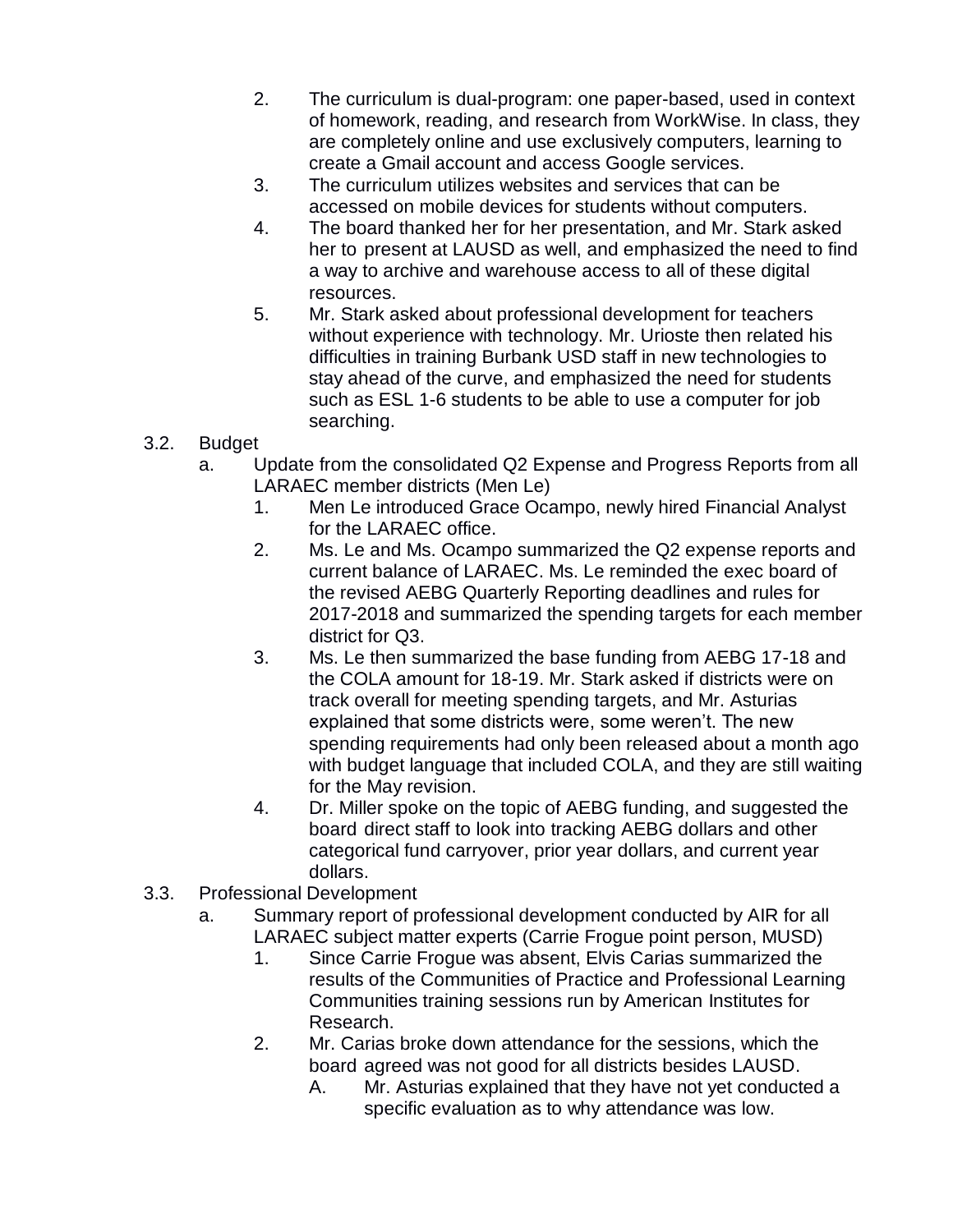Nevertheless, the training was well-received, and they do have a full report made available by AIR.

- 3.4. Policy and Legislation
	- a. Summary of activities and discussion points relating to participation in CCAE Legislative Day/Week
		- 1. Deanne Susino of MUSD took Ms. Frogue's place to summarize the events of CCAE Legislative Week and Adult Education Rally in Sacramento, as well as the legislative goals of the group.
		- 2. She emphasized that the most important part of the trip were the students, who felt empowered and validated by the event, and shared feedback from some of them.
		- 3. The board members thanked her and acknowledged that getting legislators to hear from students is the most effective way of communicating to policymakers, and Dr. Miller suggested for a future meeting agendizing to establish a subcommittee for legislative and public affairs to facilitate legislative engagement from LARAEC.
- 4. Information Items
	- 4.1 Update on Subject Matter Expert Workgroups re-activation (Yanira Chavez)
		- a. Dr. Adrienne Ann Mullen requested to be added to the update.
		- b. Yanira Chavez introduced herself and updated the board on her efforts in having the SME workgroup get together, detailing the groups that have met so far: Counseling, ASL, and SE.
		- c. Dr. Mullen summarized the plan of the CTE workgroup to develop their articulation concept and their meetings with adult schools to explain the process.
	- 4.2 LARAEC Office Staff Update including introduction of new staff members
		- a. Mr. Asturias introduced the new LARAEC office staff: Grace Ocampo, Michelle Stiehl, Justin Gorence, and Rachelle Martinez. The new staff gave brief overviews of their professional backgrounds, experience, and their new responsibilities in the LARAEC office.
		- b. The board thanked and welcomed the new hires.
	- 4.3 Overview of Student Panels conducted at the LARAEC 2018 Conference (Elvis Carias)
		- a. Elvis Carias summarized the questions that were asked of the three student panels (ESL, CTE, and ABE/ASE) at the LARAEC 2018 Conference: common successes, common obstacles, and goals.
			- 1. Common themes included the need for more advertising for adult education, the difficulty of managing attending classes with personal and family obligations, and language learning as a common success.
			- 2. Most of their common goals were career- and employmentoriented.
	- 4.4 Update on the latest version of the Montebello USD, Adult Ed Quarterly Report Metrics (Carrie Frogue)
		- a. Mr. Asturias explained that the language has been finalized for the reports, and the first will be issued on August 15, 2018.
	- 4.5 Employer Engagement and Career Pathways (Joseph Stark)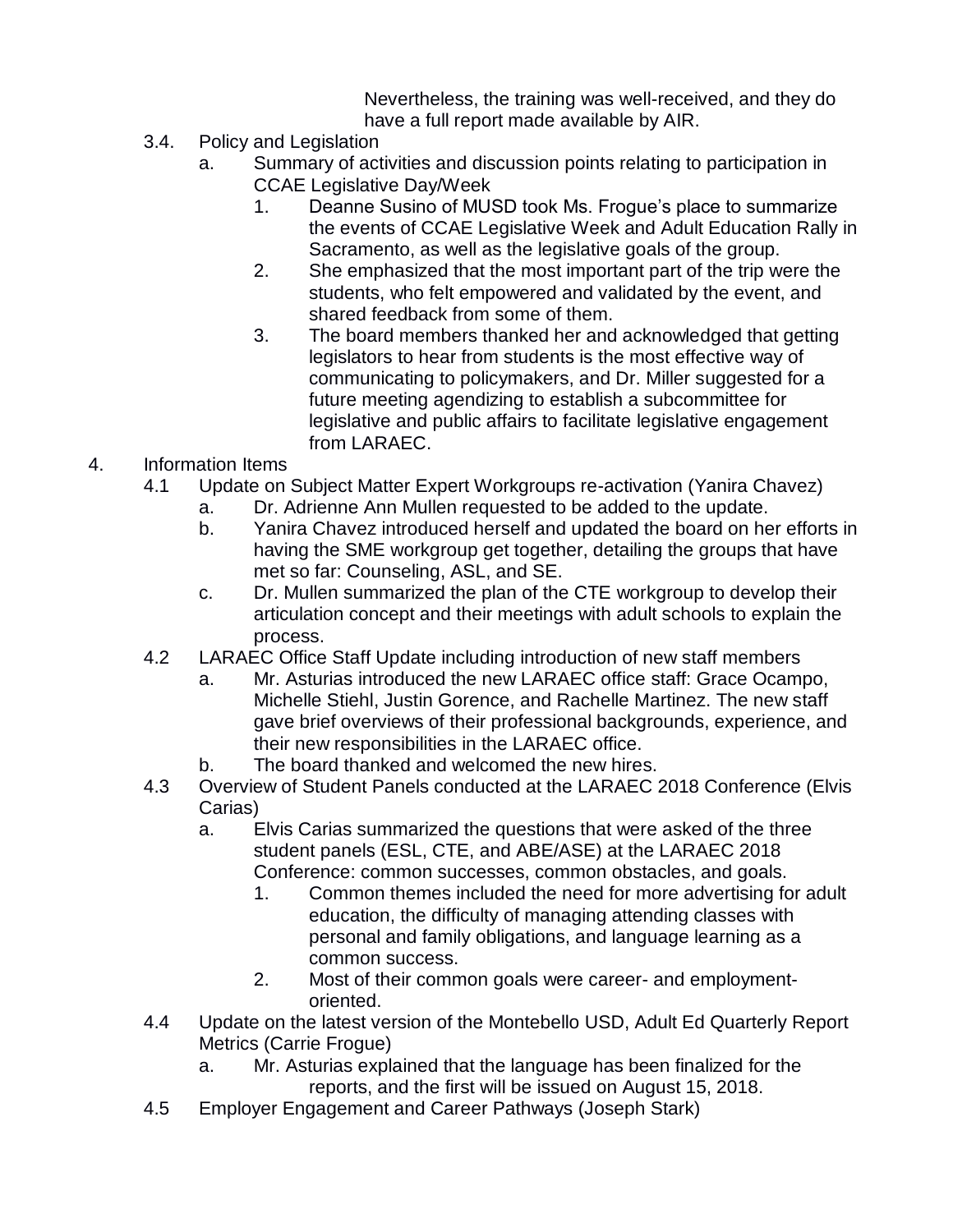- a. Mr. Stark talked about attending the LA Workforce Collaborative meeting last month with representatives from the workforce, community college, and higher ed.
- b. Mr. Stark also reiterated the urgency with which LARAEC should develop a sustainable, equitable funding formula moving forward.
- 5. Board Member Reports
	- a. Dr. Miller discussed a meeting that morning between him, Dr. Mullen, and administration from the colleges in LACCD about adult education and allocation of AEBG funds.
	- b. He also discussed a new community college funding formula on the horizon, going into effect July 1<sup>st</sup>, which will change how their system is funded significantly, in effect moving from a formula based on quantity to one based on quality.
- 6. Action Items
	- 6.1 Schedule of Payments for the Redistribution of Montebello returned funds (Carrie Frogue)
		- a. Action Item: Approve and Implement the requested Montebello USD amendment to the redistribution of ongoing funds for SY 2017-2018 from effective by June 30, 2018 to effective by July 31 2018
		- b. Mr. Stark motioned to approve, and Mr. Urioste seconded.
		- c. Mr. Garcia summarized the amendment and the current schedule of payments and which had been approved.
		- d. The board voted unanimously to approve the amendment.
	- 6.2 SY 2018-2019 Consortia Fiscal Administration Declaration (CFAD)
		- a. Action Item: Approve and implement the PPT proposed CFAD reflecting the LARAEC funding allocation for SY 2018-2019 including 4.1 COLA allocation, reallocated MUSD funding, and LARAEC Office Funding
		- b. Mr. Asturias summarized the development and contents of the CFAD.
		- c. Mr. Garcia moved to approve and Mr. Urioste seconded.
		- d. Dr. Miller asked whether they were able to approve funding for 18-19 given Montebello's circumstances without having properly vetted the 18- 19 request. Mr. Asturias explained that it was a procedural requirement from the state. De facto, they have already approved it, with the amount reflected in the CFAD the same as the board approved but for the COLA.
		- e. Mr. Stark shared Dr. Miller's concern in the long term that the action taken at the January board meeting was taken with a number of considerations in mind, and that Montebello proposed something they had support as a first step in a right direction, but which is not a long-term or stable way of allocating funding.
			- I. Ms. Montes agreed, saying that she was adamant at that meeting about revisiting the funding formula, but acknowledged that they had to make a decision because of the situation they were all in.
		- f. Mr. Urioste, Ms. Montes, Mr. Stark, and Mr. Garcia voted to approve. Dr. Miller abstained. The motion carries, and the CFAD is approved.
		- g. The board discussed possible timelines for creating and evaluating specific proposals for a funding formula, with Mr. Urioste suggesting a board workshop environment. Dr. Miller agreed a workshop would be good, perhaps in June when graduations had finished, and that they might want to bring in a facilitator.